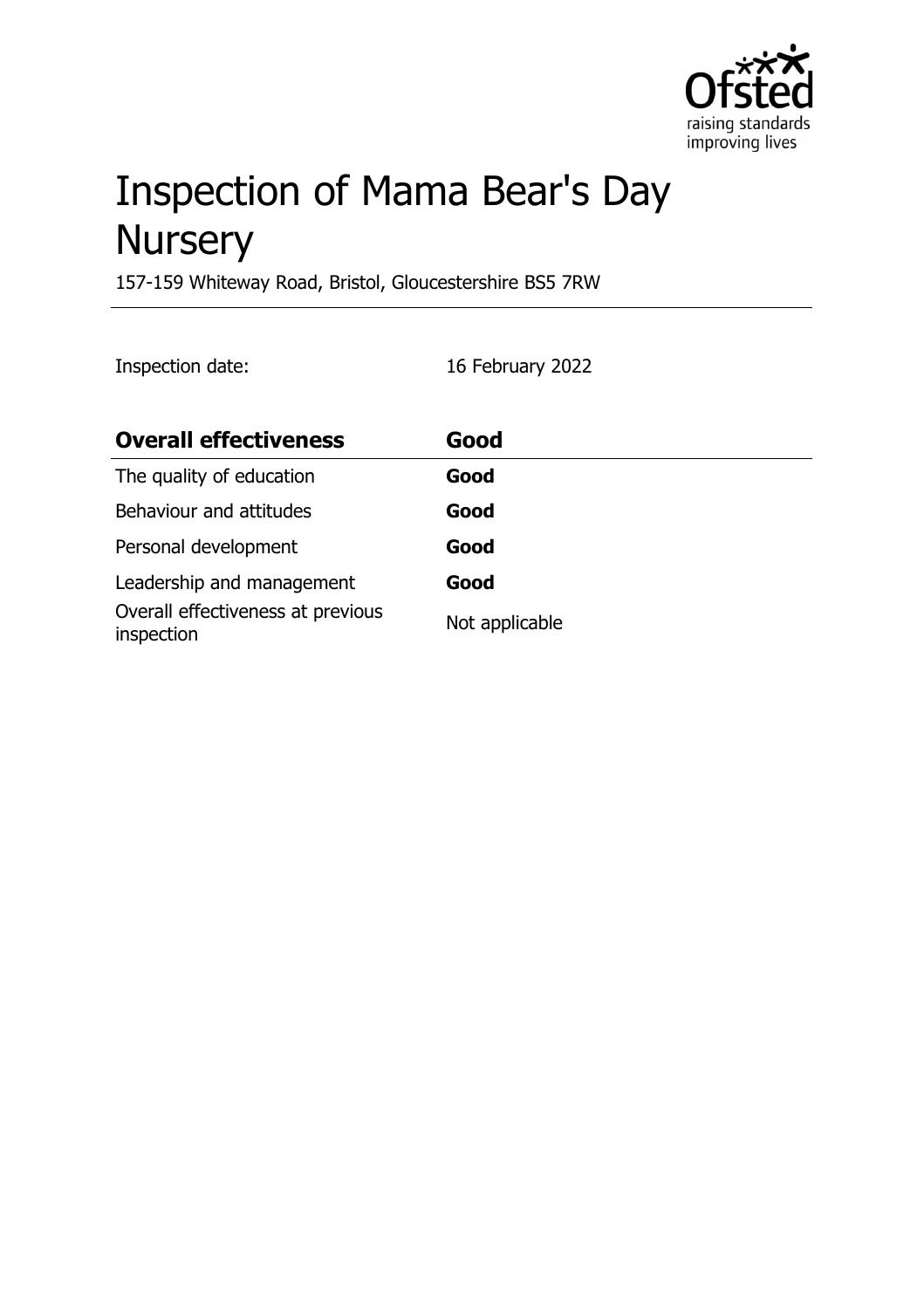

# **What is it like to attend this early years setting?**

#### **The provision is good**

Children benefit greatly from the safe and secure environment, where they happily play and learn with their friends. Children have a good sense of belonging and are developing their independence skills. When entering the nursery, they are encouraged to find their named photo and place it on their peg to store their belongings. Children enjoy the responsibility of small tasks, such as giving out cups and cutlery at lunchtime. They receive regular praise, which helps to build their self-esteem.

Staff plan a broad and varied curriculum, which entices children to learn and develop new skills. Younger children thoroughly enjoy song and story times and participate enthusiastically. They are encouraged to make decisions about the actions and sounds the passengers make on the bus. Staff use visual aids to ensure that all children are involved in their learning, including those who are learning English as an additional language. Children listen carefully and follow instructions well. For instance, they stop hopping like bunnies when the song has finished. The curriculum strongly supports children's language development. Older children confidently share their favourite books with the inspector. They communicate clearly as they retell the story, discuss the characters and repeat the rhyming sentences.

Children behave well and are supported effectively to begin to understand expectations and boundaries. Staff support children well to identify how they feel and what could help them to feel better. They constantly praise children for showing respect. For example, children wait to continue their journey to 'space', in order to give children time to calm themselves when they become upset.

## **What does the early years setting do well and what does it need to do better?**

- $\blacksquare$  The curriculum is well planned and focuses on children's individual learning. Staff gather essential information from parents and other professionals. Staff make regular observations, review children's attainment and identify what children need to do next. They actively encourage children's exploration by using 'I wonder' themes and providing a range of resources for children to explore independently. Additional funding is used productively to provide a curriculum that is tailored to meet children's individual needs. For example, staff use story sacks with puppets successfully to build children's confidence to speak in small groups.
- $\blacksquare$  The environment is organised effectively to entice learning. Staff have carefully considered children's emotional well-being as they have settled back into nursery life after the COVID-19 pandemic restrictions. This is particularly evident in the support for children with special educational needs and/or disabilities. The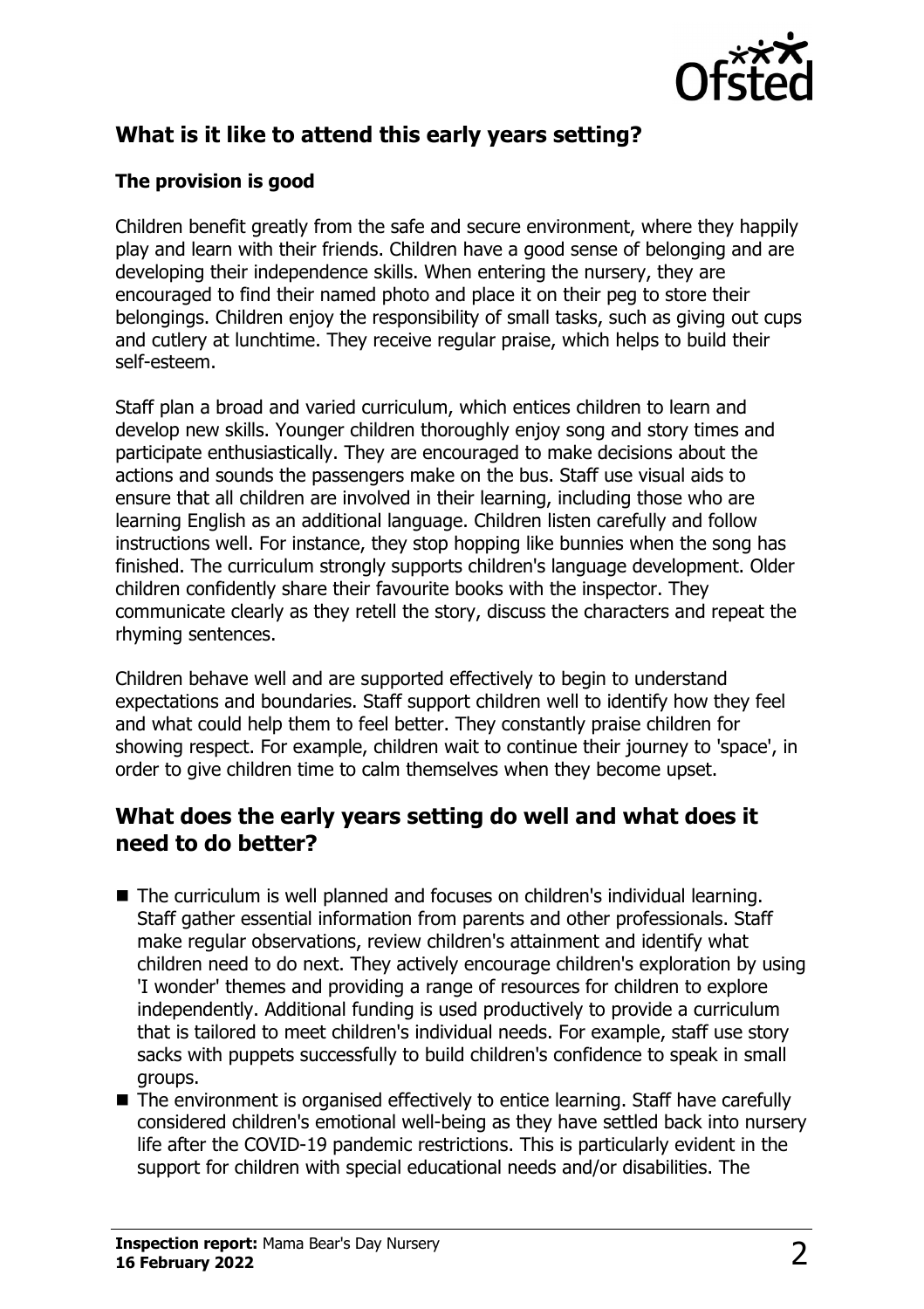

environment and daily routines have been successfully adapted to ensure that children's individual needs are met effectively.

- Staff provide a language-rich environment to support all children's communication and language skills. Staff implement their training well. For example, they have developed a calming area in the conservatory, which encourages children to share books, engage in conversations and observe nature away from noisier areas of the nursery.
- Older children are motivated to learn and show interest in the world around them. They show good imagination as they decide to build a 'submarine' with the crates and travel to 'space'. They listen well to instructions, finding different objects from around the outdoor play space. They relish their time outside and notice how the strong wind affects their movements. However, those children who decide to move away from the focused activity to different experiences are not as well supported to develop their imagination.
- $\blacksquare$  Children form strong bonds with their key person. With their key person close by, they confidently engage the inspector in their play. For example, younger children invite the inspector to build with the plastic blocks, taking turns to add blocks and naming the colours. However, when other children interrupt and push the blocks onto the floor, staff do not always manage the behaviour as well as possible to enable learning to continue. Less-experienced staff are beginning to be supported to build their skills to manage behaviour, for example by accessing training and shadowing experienced staff.
- $\blacksquare$  Parents comment favourably about the passionate staff who keep their children safe. They talk positively about the procedures that were put in place during the COVID-19 pandemic, such as waiting outside the nursery to collect the children. They value the effective verbal and electronic communication they receive about their child's day and their achievements.
- $\blacksquare$  The respected team of managers are good role models who support staff development effectively. They are knowledgeable and understand how to raise the quality of teaching. They have a good overview of what is going well in the nursery and what needs to improve. There are good opportunities for staff to improve their skills and share good practice. Recently, there has been a strong focus on developing the key-person role, where all staff have contributed their thoughts and now have a better understanding of how to help children develop emotional security.

## **Safeguarding**

The arrangements for safeguarding are effective.

There is a strong focus on children's safety and welfare. The premises are secure with individual keypad entry systems to each play space. There are effective arrangements for the safe collection of children by known and authorised adults. Leaders, managers and staff have good knowledge of how to protect children from harm. They regularly attend training and review practice to safeguard children. Policies and procedures are well understood and successfully implemented. Staff know the possible indicators of abuse and understand the procedures to report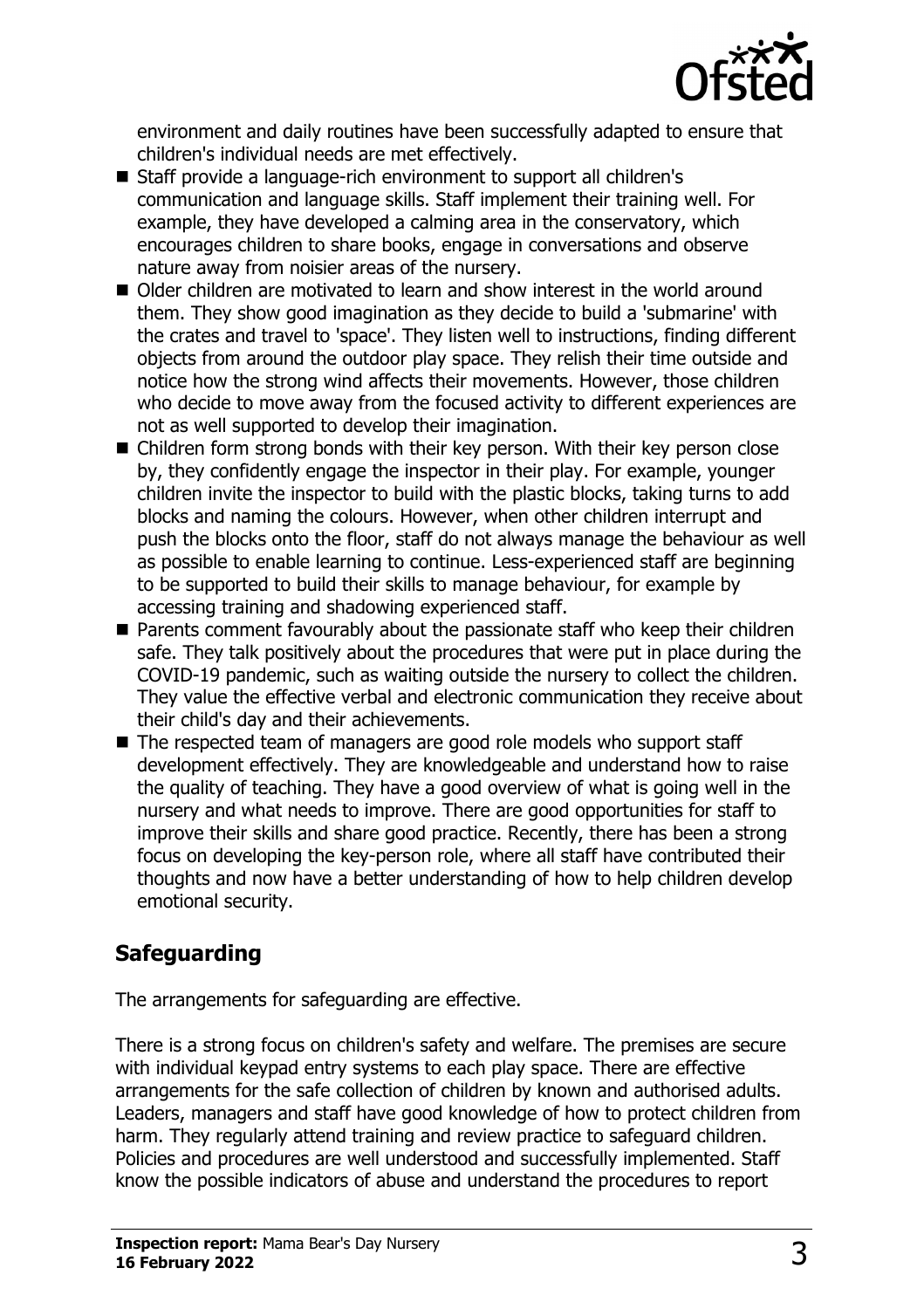

concerns immediately to protect children. There are effective recruitment and induction procedures to ensure that staff are suitable for their role.

## **What does the setting need to do to improve?**

#### **To further improve the quality of the early years provision, the provider should:**

- $\blacksquare$  develop further the organisation of group activities to ensure that all children receive the same positive support from staff
- $\blacksquare$  continue to support less-experienced staff to develop effective strategies to manage younger children's understanding of behavioural expectations.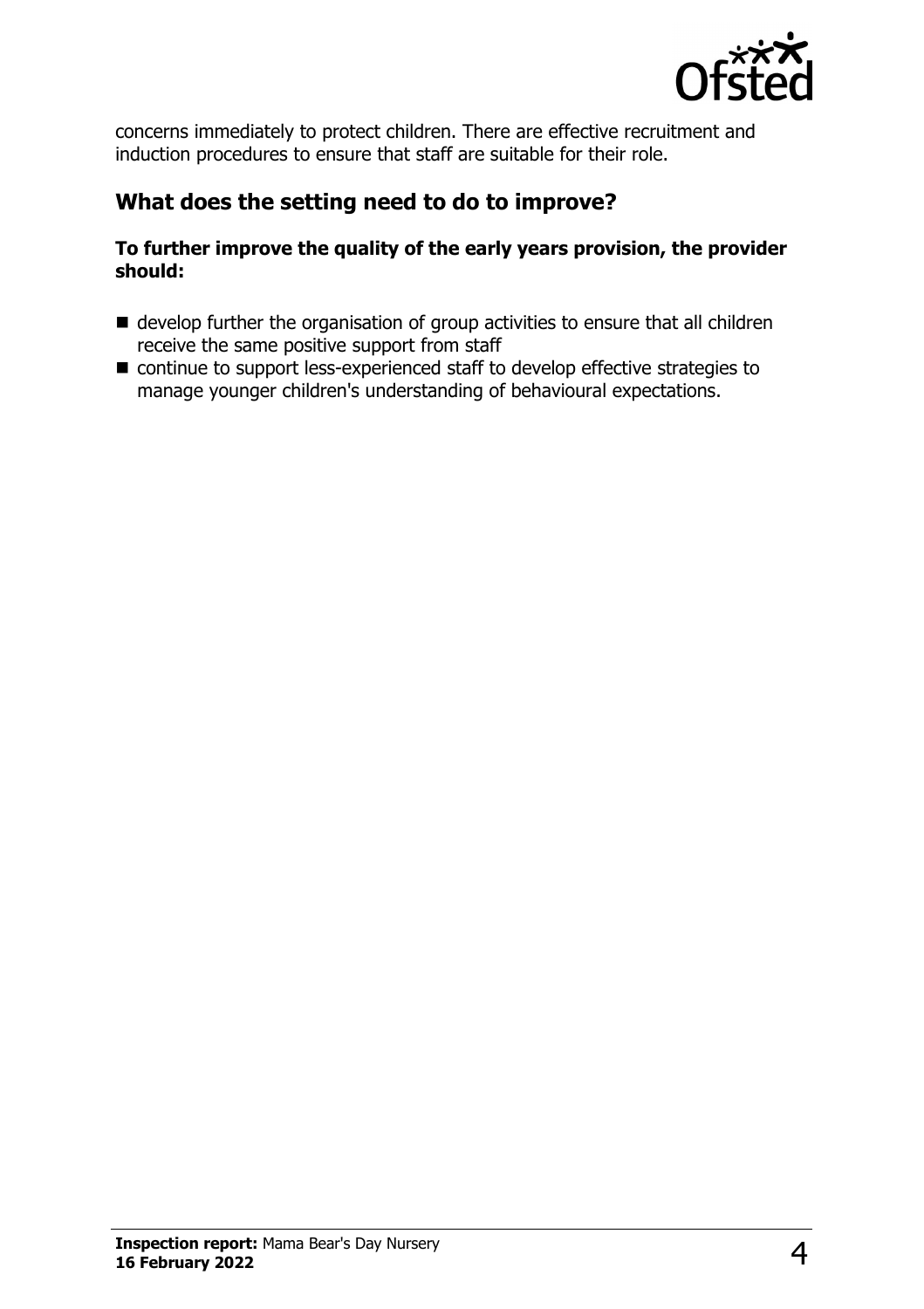

| <b>Setting details</b>                         |                                                        |
|------------------------------------------------|--------------------------------------------------------|
| Unique reference number                        | 2537803                                                |
| <b>Local authority</b>                         | <b>Bristol City of</b>                                 |
| <b>Inspection number</b>                       | 10221099                                               |
| <b>Type of provision</b>                       | Childcare on non-domestic premises                     |
| <b>Registers</b>                               | Early Years Register, Compulsory Childcare<br>Register |
| Day care type                                  | Full day care                                          |
| Age range of children at time of<br>inspection | 2 to $4$                                               |
| <b>Total number of places</b>                  | 68                                                     |
| Number of children on roll                     | 62                                                     |
| Name of registered person                      | Mama Bear's Day Nursery Ltd                            |
| Registered person unique<br>reference number   | RP901325                                               |
| <b>Telephone number</b>                        | 01179606461                                            |
| Date of previous inspection                    | Not applicable                                         |

## **Information about this early years setting**

Mama Bear's Day Nursery registered in 2019 and is based in Speedwell, Bristol. The nursery employs nine members of staff. Of these, one holds an early years qualification at level 5, five hold qualifications at level 3, and one holds a qualification at level 2. The nursery is open from Monday to Friday all year round. Sessions are from 7.30am until 6pm. The nursery provides funded early education for two-, three- and four-year-old children.

## **Information about this inspection**

**Inspector** Rachael Williams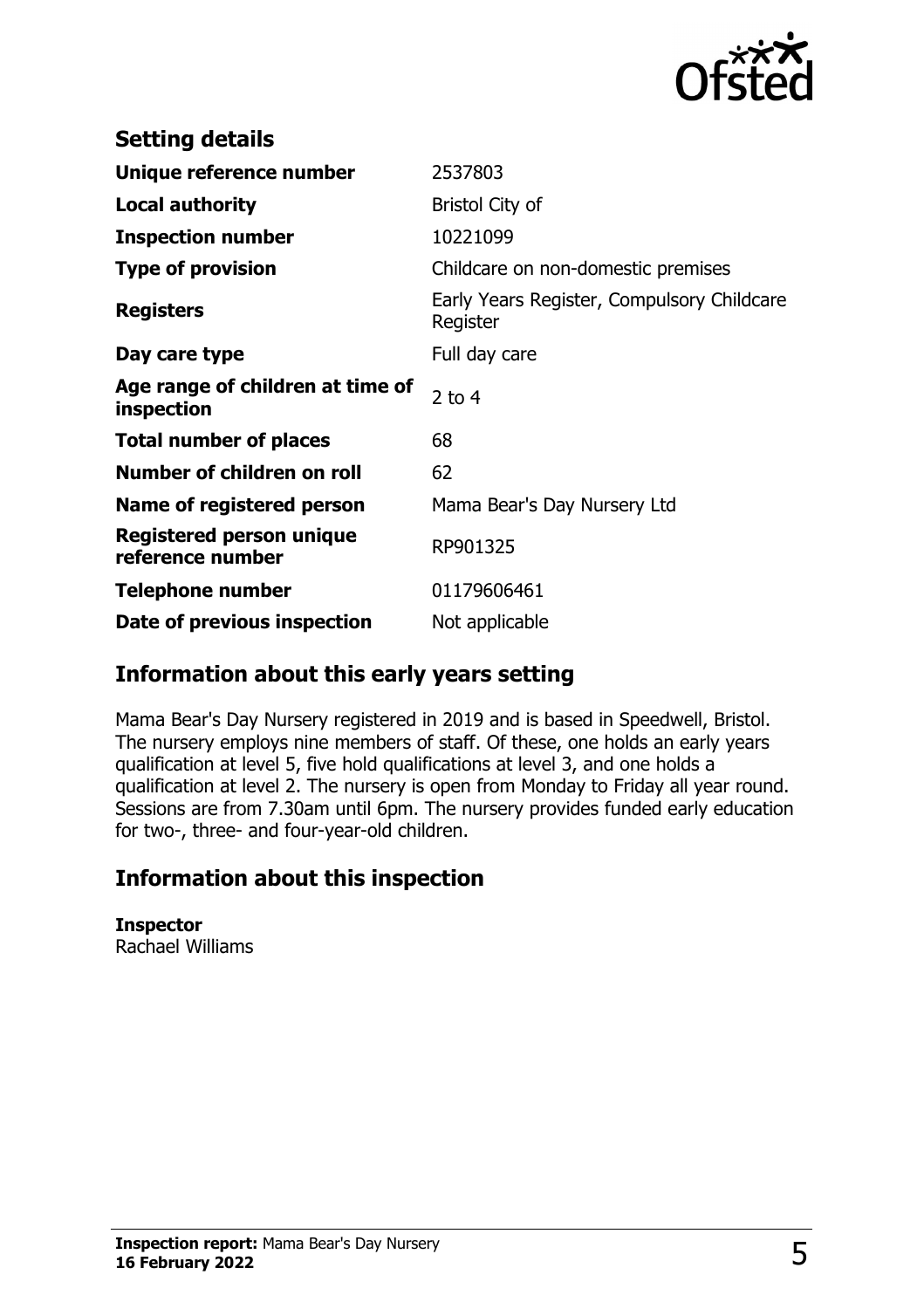

#### **Inspection activities**

- $\blacksquare$  This is the first routine inspection the nursery received since the COVID-19 pandemic began. The inspector discussed the impact of the pandemic with the provider and has taken that into account in their evaluation of the nursery.
- $\blacksquare$  The managers took the inspector on a learning walk to discuss the curriculum intent.
- The inspector and a manager carried out a joint observation and discussed the quality of teaching.
- Discussions were held with managers, staff, parents and children throughout the inspection and the inspector considered their views.
- $\blacksquare$  A sample of documentation was reviewed.

We carried out this inspection under sections 49 and 50 of the Childcare Act 2006 on the quality and standards of provision that is registered on the Early Years Register. The registered person must ensure that this provision complies with the statutory framework for children's learning, development and care, known as the early years foundation stage.

If you are not happy with the inspection or the report, you can [complain to Ofsted](http://www.gov.uk/complain-ofsted-report).